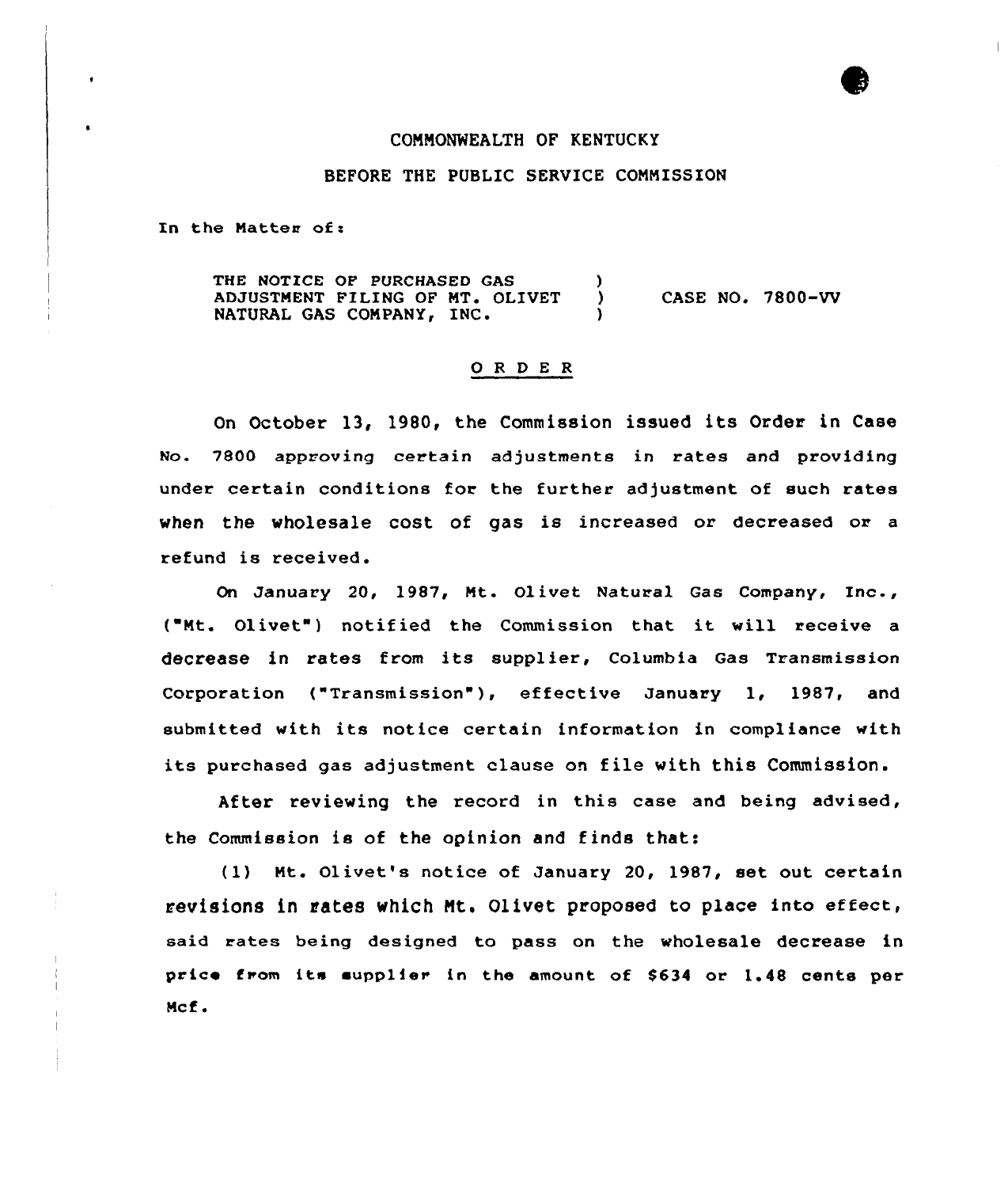(2) Transmission filed revised rates with the Federal Energy Regulatory Commission to be effective January 1, 1987.

(3) Nt. Olivet should report to the Commission the amount of excess revenues collected from January 1, 1987, to the date the proposed rates are implemented, along with a refund plan.

(4) Kt. Olivet's adjustments in rates under the purchased gas adjustment provisions approved by the Commission in its Order of October 13, 1980, are fair, just and reasonable and in the public interest and should be effective with gas supplied on and after January l, 1987.

IT IS THEREFORE ORDERED that:

 $\bullet$ 

(1) The rates in the Appendix to this Order be and they hereby are authorized effective with gas supplied on and after February 1, 1987.

(2) Within 30 days of the date of this Order Mt. Olivet shall file with this Commission its revised tariffs setting out the rates authorized herein.

(3) Within 30 days of the date of this Order Mt. Olivet shall report the amount of excess revenues collected, along with a refund plan.

 $-2-$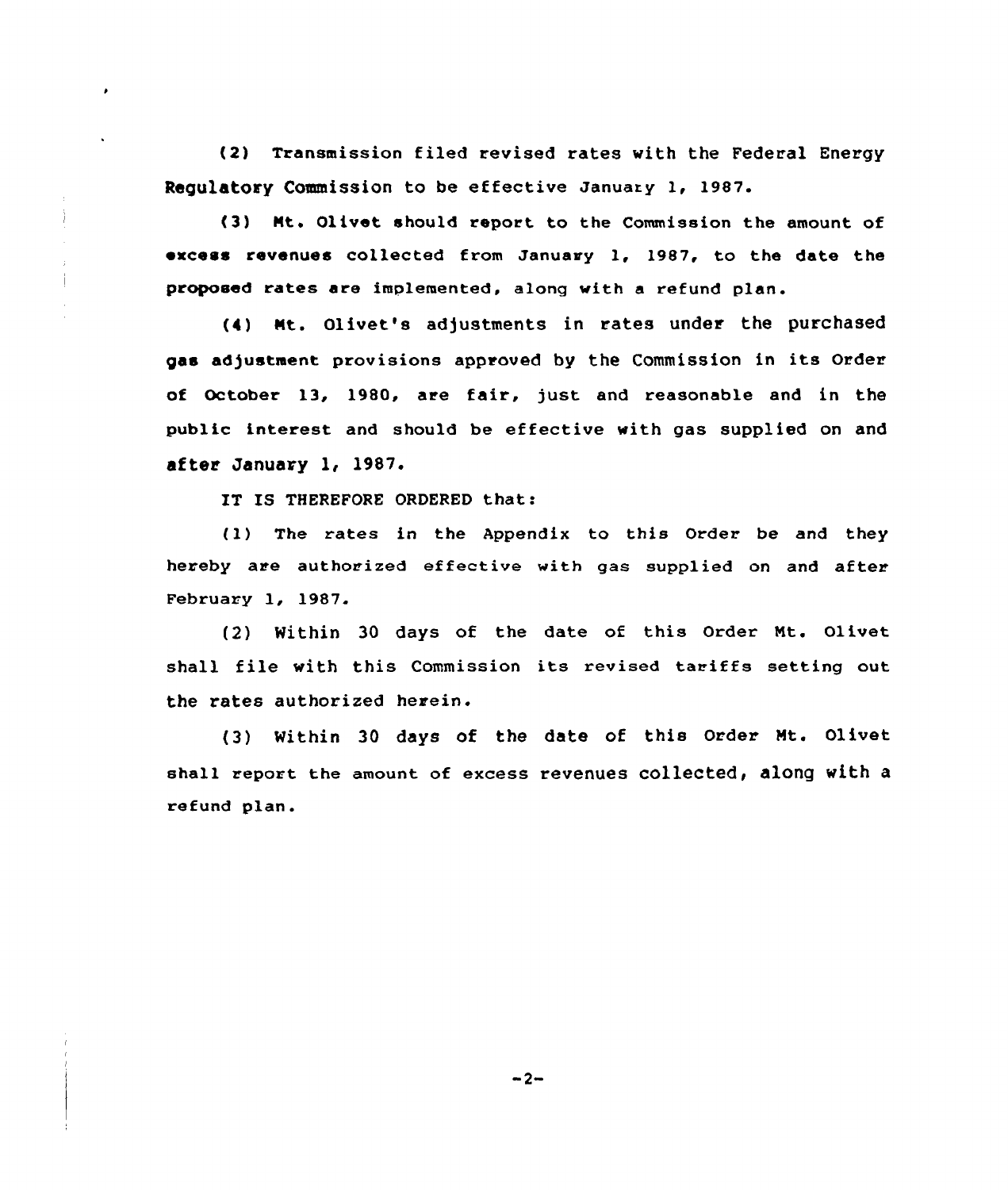Done at Frankfort, Kentucky, this 4th day of February, 1987.

PUBLIC SERVICE COMMISSION

l D, De Chairman Vice Chairman

Perce V. Willesing

ATTEST:

 $\bullet$ 

Executive Director